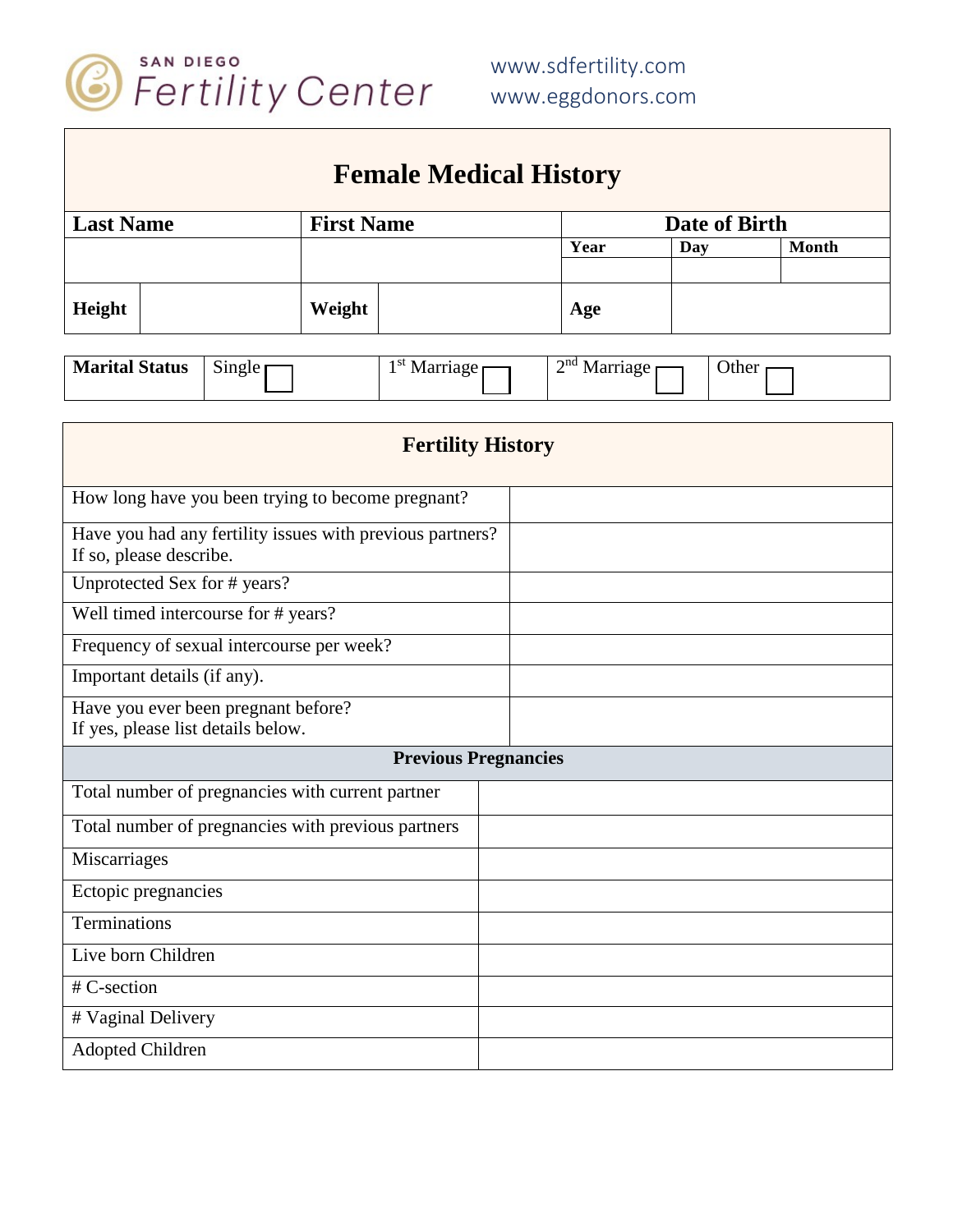| <b>Menstrual History</b>                                                                                                             |              |  |  |  |  |  |
|--------------------------------------------------------------------------------------------------------------------------------------|--------------|--|--|--|--|--|
| Age of first menstruation                                                                                                            |              |  |  |  |  |  |
| Are your menstrual cycles regular?                                                                                                   |              |  |  |  |  |  |
| How often do you get your menses?<br>(time interval between menses from start to start)                                              |              |  |  |  |  |  |
| When was the first day of your last menstrual cycle?                                                                                 |              |  |  |  |  |  |
| Duration of bleeding (days)                                                                                                          |              |  |  |  |  |  |
| How heavy are your menses? (light, regular, heavy)<br>How painful are your menses on average?<br>(mild, moderate, severe)            |              |  |  |  |  |  |
| Do you have bleeding between your menses?                                                                                            |              |  |  |  |  |  |
| Have you ever been on the birth control pill? If yes, did<br>you ever have any problems taking it?                                   |              |  |  |  |  |  |
| Any Other pertinent information.                                                                                                     |              |  |  |  |  |  |
| <b>GYN History</b>                                                                                                                   |              |  |  |  |  |  |
| Have you ever had the following gynecological issues?<br>If yes, please describe your condition and list any treatment you received. |              |  |  |  |  |  |
| Fibroids                                                                                                                             | Appendicitis |  |  |  |  |  |
| <b>Uterine Polyps</b>                                                                                                                | Gonorrhea    |  |  |  |  |  |
| Endometriosis                                                                                                                        | Chlamydia    |  |  |  |  |  |
| Endometrioma                                                                                                                         | Herpes (HSV) |  |  |  |  |  |

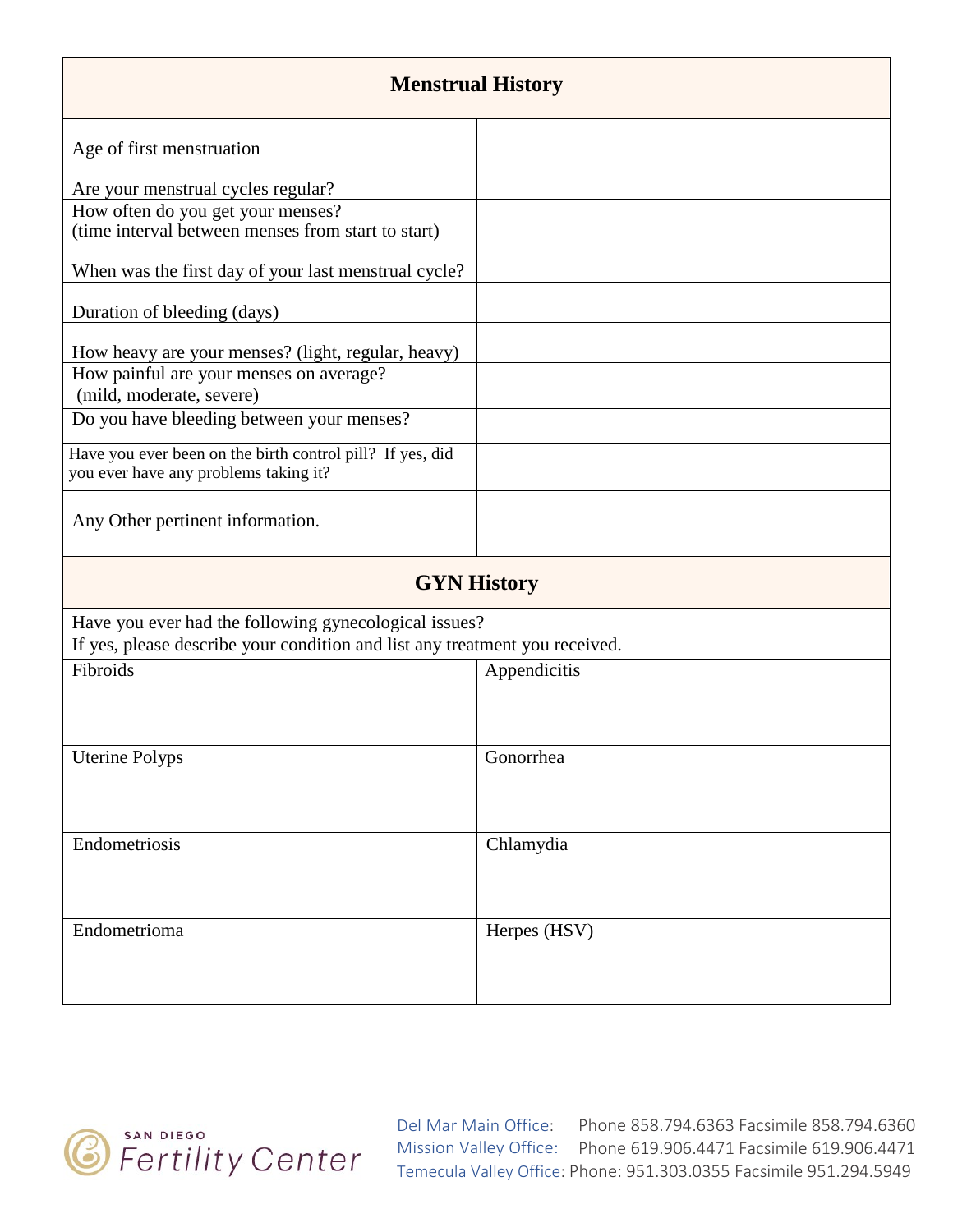| Ovarian cysts                                                                                                                                | Other sexually transmitted infections |  |  |  |  |  |
|----------------------------------------------------------------------------------------------------------------------------------------------|---------------------------------------|--|--|--|--|--|
| Abnormal Pap smear<br>If yes, have the follow ups been normal?                                                                               | <b>HPV</b>                            |  |  |  |  |  |
| When was your last Pap Smear?                                                                                                                | When was your last mammogram?         |  |  |  |  |  |
| <b>Additional Conditions not listed</b>                                                                                                      |                                       |  |  |  |  |  |
|                                                                                                                                              | <b>GYN Surgery History</b>            |  |  |  |  |  |
| Have you ever had surgery on your uterus? Please describe. Ex: removal of polyps, fibroids.                                                  |                                       |  |  |  |  |  |
| Have you ever had surgery on your ovaries? Please describe? Ex: ovarian cyst,                                                                |                                       |  |  |  |  |  |
| Have you ever had surgery on your cervix? Please describe? Ex: LEEP or Cervical Conization                                                   |                                       |  |  |  |  |  |
| Have you ever had surgery on your fallopian tubes? Please describe. Ex: tubal ligation, tubal reversal,<br>ectopic pregnancy, tubal removal. |                                       |  |  |  |  |  |
| <b>Infertility Evaluation</b>                                                                                                                |                                       |  |  |  |  |  |
| Please list any results of previous infertility evaluation you have completed. Please list dates if possible.                                |                                       |  |  |  |  |  |
| FSH/Estradiol level:                                                                                                                         |                                       |  |  |  |  |  |
| Ovarian reserve testing                                                                                                                      | AMH:                                  |  |  |  |  |  |
| <b>Antral Follicle Count:</b>                                                                                                                |                                       |  |  |  |  |  |
| Hysterosalpingogram (HSG)                                                                                                                    |                                       |  |  |  |  |  |
| Saline infusion Sonohysterogram                                                                                                              |                                       |  |  |  |  |  |
| Genetic Testing for carrier status                                                                                                           |                                       |  |  |  |  |  |
| Recurrent pregnancy loss testing                                                                                                             |                                       |  |  |  |  |  |

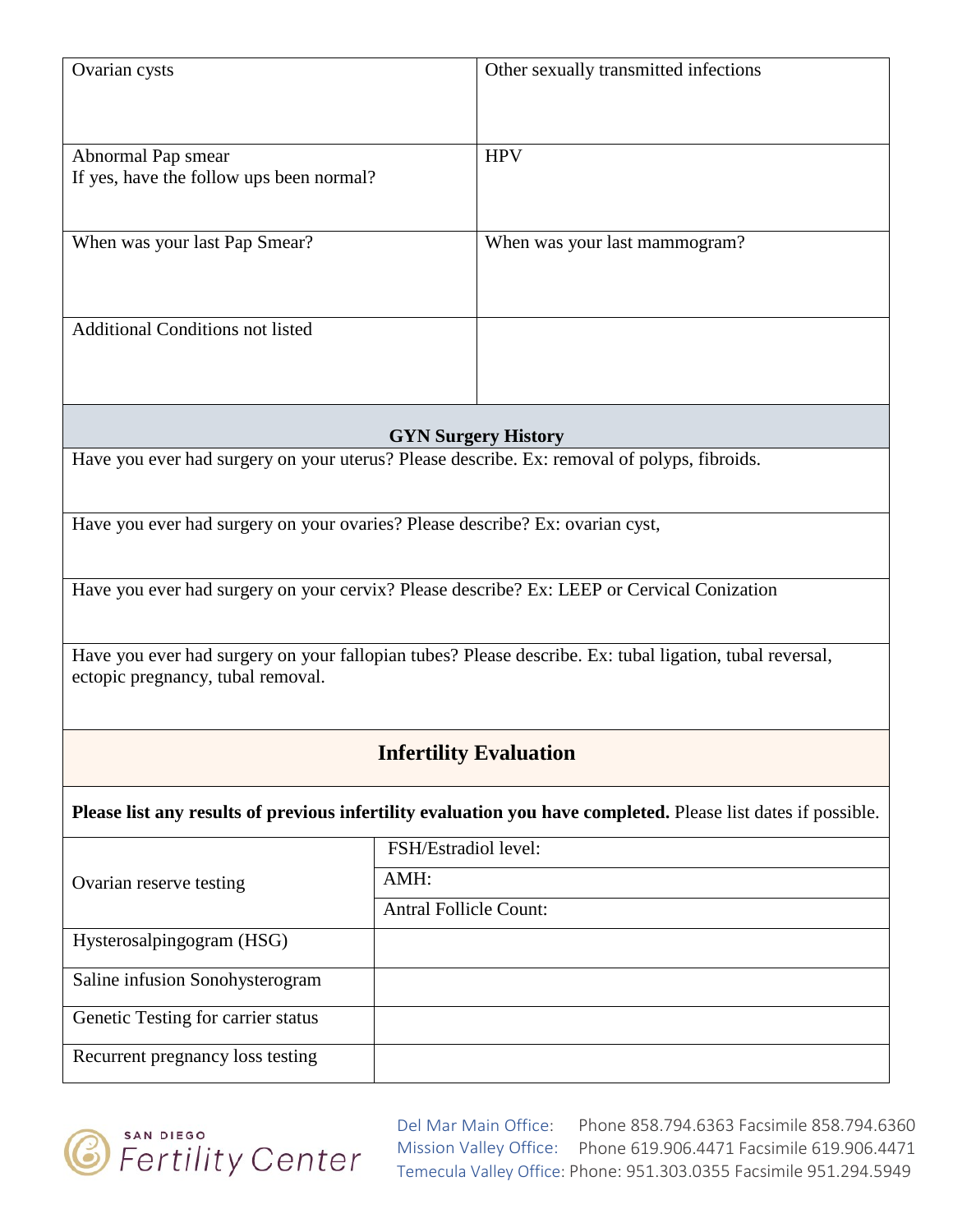|                          | TSH:                    |
|--------------------------|-------------------------|
|                          | Thyroid antibody (TPO): |
|                          | Prolactin:              |
| <b>Endocrine Testing</b> | Vitamin D:              |
|                          | Hemoglobin A1C:         |
|                          | Testosterone level:     |

## **Fertility Treatment History**

| <b>Fertility Drugs Alone</b>           |                                   |                                   |      |                |      |                    |                          |  |                                   |  |                                                                                                       |
|----------------------------------------|-----------------------------------|-----------------------------------|------|----------------|------|--------------------|--------------------------|--|-----------------------------------|--|-------------------------------------------------------------------------------------------------------|
| <b>Medication</b>                      |                                   |                                   |      | # of cycles    |      | Date of last cycle |                          |  | <b>Dose</b>                       |  | <b>Outcome</b>                                                                                        |
| Clomid                                 |                                   |                                   |      |                |      |                    |                          |  |                                   |  |                                                                                                       |
|                                        | <b>Injectable Fertility Drugs</b> |                                   |      |                |      |                    |                          |  |                                   |  |                                                                                                       |
|                                        |                                   | (ie. Gonal-F, Follistim, Menopur) |      |                |      |                    |                          |  |                                   |  |                                                                                                       |
| <b>Intrauterine Insemination (IUI)</b> |                                   |                                   |      |                |      |                    |                          |  |                                   |  |                                                                                                       |
| <b>Medication</b>                      |                                   |                                   |      | $#$ of cycles  |      | Date of last cycle |                          |  | <b>Dose</b>                       |  | <b>Outcome</b>                                                                                        |
|                                        | Natural Cycle + IUI               |                                   |      |                |      |                    |                          |  |                                   |  |                                                                                                       |
| $Clomid + IUI$                         |                                   |                                   |      |                |      |                    |                          |  |                                   |  |                                                                                                       |
|                                        |                                   | Injectable fertility drugs + IUI  |      |                |      |                    |                          |  |                                   |  |                                                                                                       |
| In Vitro Fertilization (IVF)           |                                   |                                   |      |                |      |                    |                          |  |                                   |  |                                                                                                       |
|                                        | <b>Date</b>                       | <b>Dose</b>                       | #    | #              | PGS? |                    | <b>Freeze</b>            |  | Fresh                             |  | <b>Outcome</b>                                                                                        |
|                                        |                                   |                                   | eggs | <b>Embryos</b> |      | # normal           | all cycle?<br>$#$ frozen |  | <b>Transfer?</b><br># transferred |  |                                                                                                       |
| <b>IVF#1</b>                           |                                   |                                   |      |                |      |                    |                          |  |                                   |  |                                                                                                       |
| IVF#2                                  |                                   |                                   |      |                |      |                    |                          |  |                                   |  |                                                                                                       |
| <b>IVF#3</b>                           |                                   |                                   |      |                |      |                    |                          |  |                                   |  |                                                                                                       |
| <b>Frozen Embryo Transfers</b>         |                                   |                                   |      |                |      |                    |                          |  |                                   |  |                                                                                                       |
|                                        | Date                              | <b>Medicated?</b>                 |      | # thawed       |      |                    | # survived               |  | # transferred                     |  | <b>Outcome</b>                                                                                        |
| <b>FET #1</b>                          |                                   |                                   |      |                |      |                    |                          |  |                                   |  |                                                                                                       |
| <b>FET#2</b>                           |                                   |                                   |      |                |      |                    |                          |  |                                   |  |                                                                                                       |
| <b>FET#3</b>                           |                                   |                                   |      |                |      |                    |                          |  |                                   |  |                                                                                                       |
|                                        |                                   |                                   |      |                |      |                    |                          |  |                                   |  | Please share any additional information regarding your fertility treatment history which you feel may |

**be pertinent:**

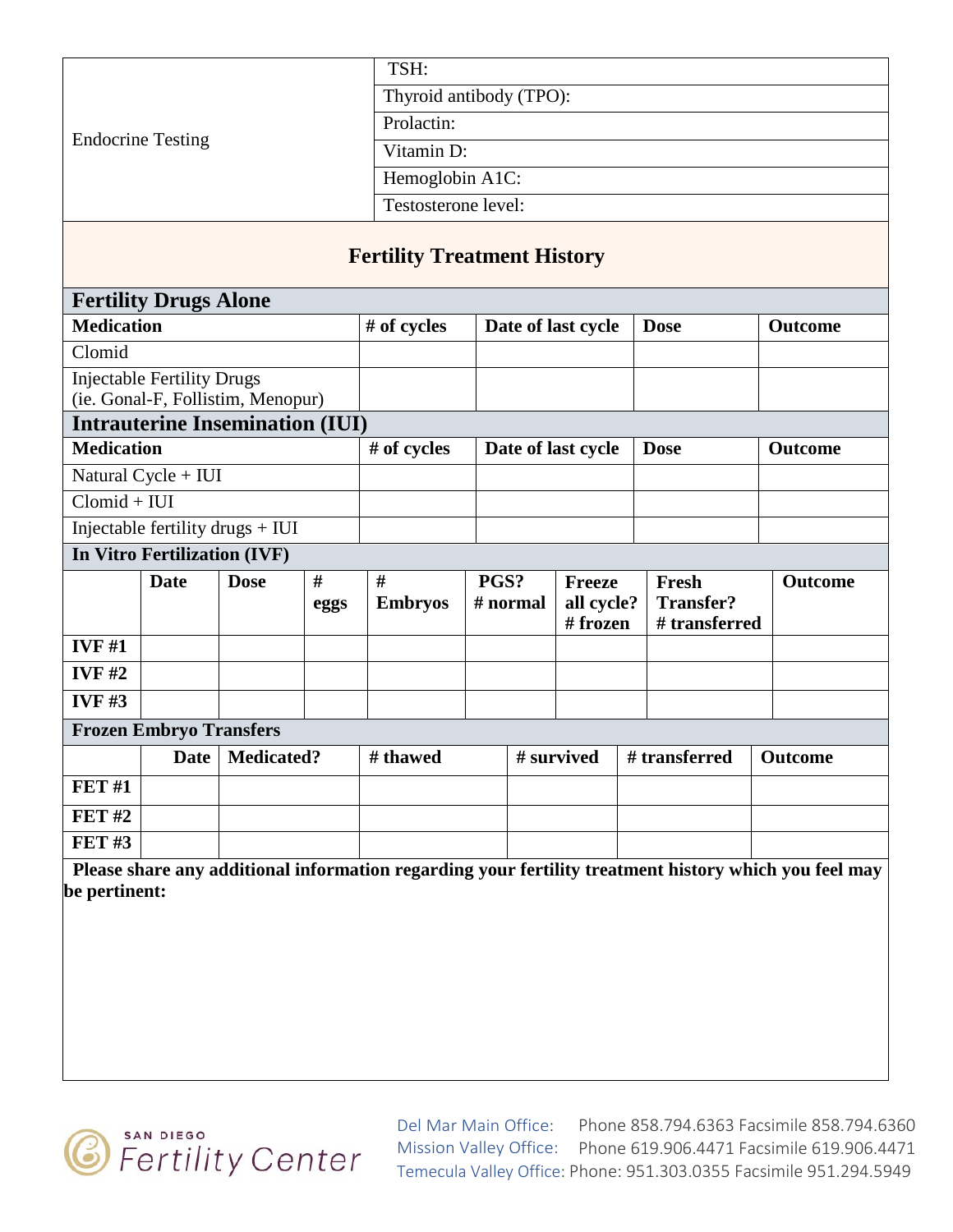| <b>Past Medical History</b>                                                                                                                                         |  |  |  |  |  |  |
|---------------------------------------------------------------------------------------------------------------------------------------------------------------------|--|--|--|--|--|--|
| Please list your medical problems.                                                                                                                                  |  |  |  |  |  |  |
| List any surgeries you have had. (Non-GYN)                                                                                                                          |  |  |  |  |  |  |
| Are you taking any<br>medications? Please list.                                                                                                                     |  |  |  |  |  |  |
| Are you allergic to any medications? Please list.<br>Please describe your reaction.                                                                                 |  |  |  |  |  |  |
| Do you have a latex allergy?                                                                                                                                        |  |  |  |  |  |  |
| <b>Social History</b>                                                                                                                                               |  |  |  |  |  |  |
| Have you ever smoked?<br>For how long?                                                                                                                              |  |  |  |  |  |  |
| Do you smoke currently?<br>How much do you smoke currently?                                                                                                         |  |  |  |  |  |  |
| How many alcoholic drinks do you consume per week?                                                                                                                  |  |  |  |  |  |  |
| How many Caffeinated drinks do you consume per week?                                                                                                                |  |  |  |  |  |  |
| Do you use marijuana or other drugs?<br>If yes, please list type and frequency.                                                                                     |  |  |  |  |  |  |
| Occupation                                                                                                                                                          |  |  |  |  |  |  |
| <b>Family &amp; Genetics History</b>                                                                                                                                |  |  |  |  |  |  |
| <b>Ethnic Background:</b> Please mark all that apply.                                                                                                               |  |  |  |  |  |  |
| Southeast Asia, Taiwan, China, or the Philippines                                                                                                                   |  |  |  |  |  |  |
| Italy, Greece, or the Middle East                                                                                                                                   |  |  |  |  |  |  |
| Eastern European (Ashkenazi) Jewish or French Canadian                                                                                                              |  |  |  |  |  |  |
| African American, African, or Black                                                                                                                                 |  |  |  |  |  |  |
| If you are adopted and do not know any family history regarding either of your biological parents, you do<br>not need to complete the family history section below. |  |  |  |  |  |  |

I am adopted



Del Mar Main Office: Mission Valley Office: Phone 619.906.4471 Facsimile 619.906.4471 Phone 858.794.6363 Facsimile 858.794.6360 Temecula Valley Office: Phone: 951.303.0355 Facsimile 951.294.5949